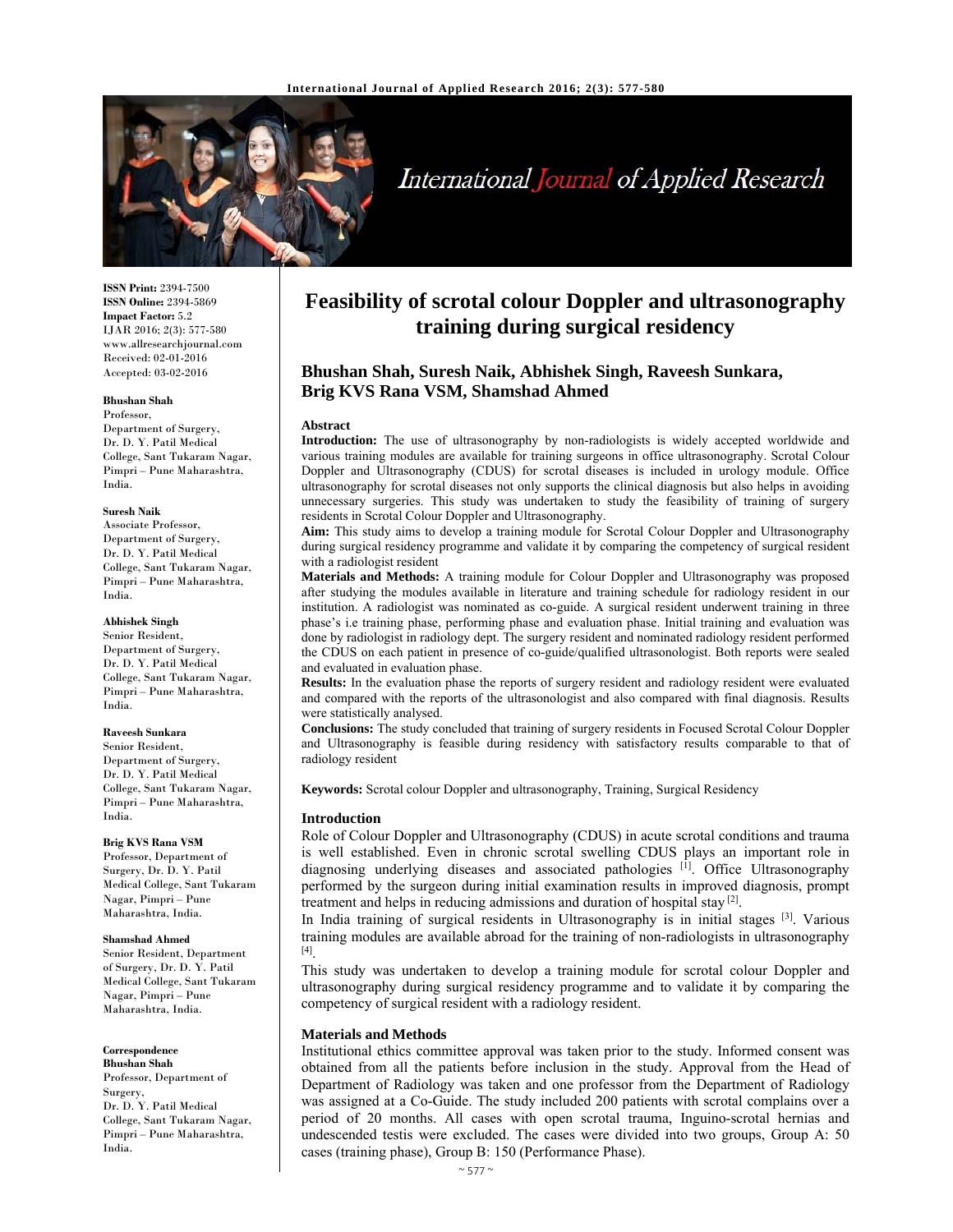The training module was divided into three phases: Phase I: Training Phase. Phase II: Performing Phase. Phase III: Evaluation of Results. Phase I: (Training Phase) was further divided into three components

- (a) Theory knowledge
- (b) Practical knowledge
- (c) Reciprocating the results.

**Theory knowledge:** Surgery resident underwent training in the basics of ultrasonography with special emphasis on Scrotal CDUS through 60 hour specially designed lesson plan shown in Table 1.

**Practical knowledge:** This component phase was designed to train the surgery resident with practical knowledge to perform a CDUS examination of the scrotal contents in different planes, recognise normal CDUS anatomy of the scrotal wall, testes, epididymis and spermatic cord and recognise the diagnoses of various pathologies. A total number of 100 scans were observed by the resident, while the radiologist was performing them.

**Reciprocating the results:** A total of 50 Patients with scrotal complains coming to the OPD and patients referred to radiology department for scrotal CDUS were identified. The radiologist (co-guide) did CDUS while the surgery resident was observing and the scan was reciprocated by the surgery resident after observing it.

Phase I of training module concluded with a theory assessment by a written test, viva-voice, which included identifying random CDUS pictures assessed by the co-guide and accuracy in reciprocating the 50 scans was also noted. To qualify to the next phase surgery resident had to score more than 50% marks in theory and practical examination.

**PHASE II:** (Performing Phase): The co-guide selected a radiology resident of the same year as the surgery resident, who was constant throughout the study. A total number of 150 cases with scrotal complains were identified. The surgery resident and radiology resident performed the CDUS on each patient individually, in presence of the Co-Guide or any other Faculty from Department of radiology. The reports prepared by both residents were sealed and submitted to the co guide which were evaluated in phase III.

**PHASE III:** (Evaluation of Results): The collected data was organized, tabulated and statistically analyzed. Open Epi (Version 3) and Primer statistical analysis software was used for statistical evaluation. The scan reports of the surgery resident and radiology resident were evaluated using Z test for comparison between two proportions. For interpretation of results, p value *p*<0.05 was considered significant. Kappa coefficient as statistical test was used for level of agreement of CDUS reports between surgery resident and radiology resident.

#### **Results**

The comparison of Clinical diagnosis and Final diagnosis is given in Table 2.The distribution of cases, intervention and final outcome of the cases are listed in table 3. Comparison of CDUS diagnosis by surgery and radiology resident in study group are listed in table 4.The improvement shown by the surgery resident in the second half of the study is depicted by this graph.



**Graph 1:** Graph showing level of agreement between surgery resident and radiology resident

96 cases were diagnosed as hydrocele on CDUS, 88 were diagnosed clinically. When compared to the final diagnosis CDUS showed a positive predictive value of 98.94% and sensitivity and specificity of 94.9% and 99.02% respectively. Of 8 cases that showed change in the diagnosis or had additional findings mostly were due the fact that swelling made the other appendages inaccessible to the examining fingers. Albino *et al.* [5] reported many cases ranging from simple impalpable epididymal cysts (7 out of 8 cases in our study) to impalpable malignant tumors.

23(11%) cases presented with vague pain in the testes without any signs of swelling or tenderness and were termed as Orchialgia clinically. 12 cases on CDUS showed an impalpable pathology thus changing the diagnosis and the management. Out of the 12 cases, 5 had epididymal cyst, 4 had varicocele, 2 had hydrocele and 1case had epididymorchitis. The clinical diagnosis had positive predictive value of only 47.87% and sensitivity and specificity of 100% and 93.65% respectively when compared to the final diagnosis. A study conducted by Laurence Levine [6], emphasize all these etiologies to be considered while managing a case of orchialgia.

Among the infectious causes 25 cases (12.5%) had epididymitis, 23 cases (11.5%) had epididymorchitis and 12 cases (6%) had funiculitis. All 48 cases of epididymorchitis were treated medically.

 3 cases were clinically diagnosed to have torsion testes. One case was misdiagnosed clinically but proven to be epididymorchitis on CDUS thus avoiding unnecessary exploration, showing a positive predictive value of 66.67% and sensitivity and specificity of 100% and 99.49% respectively when compared to final diagnosis. A retrospective study reported by Sergiy Tadtayev *et al.* [7]. In 117 cases of emergency scrotal exploration for testicular torsion concluded that vast majority of unnecessary surgeries and their complications could be prevented by timely and accurate CDUS.

14 cases of varicocele were diagnosed on CDUS. Only 10 cases had clinical symptoms showing a sensitivity of only 71.43%, 4 cases which showed no signs clinically were diagnosed on CDUS. Thus showing the importance of CDUS in diagnosis of varicocele also emphasized by Michael K Wolver son, Monica L Leung et al. [8, 9].

3 cases of carcinoma underwent orchidectomy and seminoma was the histopathological report in all 3 cases, remaining 2 cases were referred for chemotherapy and radiation as they were advanced cases of carcinoma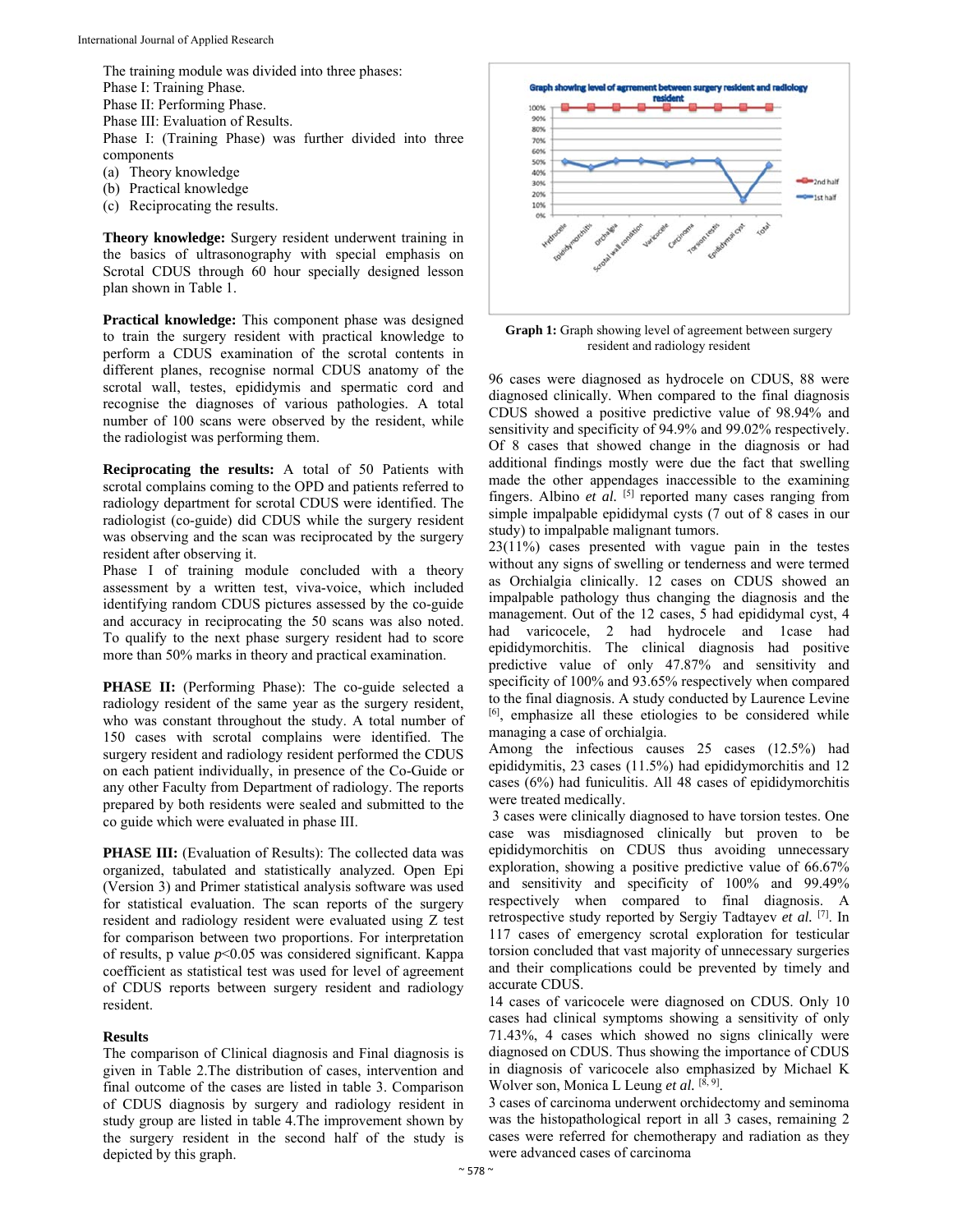| S. No. | <b>Topic</b>                       | No. of Hours |
|--------|------------------------------------|--------------|
|        | <b>Basic Physics</b>               |              |
|        | Instrumentation                    |              |
|        | Doppler And Color Flow Principles  |              |
|        | Sonographic Scrotal Anatomy        | $\Omega$     |
|        | Imaging Acute Scrotal Pain         |              |
|        | Imaging Chronic Scrotal Pain       |              |
|        | Imaging Scrotal Lumps 1            |              |
|        | Imaging Scrotal Lumps 2            |              |
|        | <b>Incidental Scrotal Findings</b> |              |

#### **Table 1:** Topics and Hours of training

#### **Table 2:** The comparison of Clinical diagnosis and CDUS diagnosis**.**

| <b>Diagnosis</b>       | <b>Clinical diagnosis</b> | <b>CDUS</b> diagnosis | <b>PPV</b> | <b>NPV</b> | <b>Sensitivity</b> | <b>Specificity</b> |
|------------------------|---------------------------|-----------------------|------------|------------|--------------------|--------------------|
| Hydrocele              | 94(47%)                   | 96(49%)               | 98.94%     | 94.28%     | 94.9%              | 99.02%             |
| Epididymorchitis       | 47(23.5%)                 | 48(24%)               | 97.87%     | 98.69%     | 95.83%             | 99.34%             |
| Orchialgia             | 23(11.5%)                 | $11(5.5\%)$           | 47.8%      | 100%       | 100%               | 93.65%             |
| Scrotal wall condition | $15(7.5\%)$               | $15(7.5\%)$           | 93.33%     | 99.46%     | 93.33%             | 99.46%             |
| Varicocele             | 10(5%)                    | 14(7%)                | 100%       | 97.89%     | 71.43%             | 100.00%            |
| Carcinoma              | 4(2%)                     | $5(2.5\%)$            | 100%       | 99.49%     | 80%                | 100.00%            |
| Torsion testis         | $3(1.5\%)$                | 2(1%)                 | 66.67%     | 100%       | 100%               | 99.49%             |
| Atrophic testis        | $1(0.5\%)$                | $1(0.5\%)$            | 100%       | 100%       | 100%               | 100.00%            |
| Haematocele            | 2(1%)                     | $3(1.5\%)$            | 100%       | 99.49%     | 66.67%             | 100.00%            |
| Epididymal cyst        | $1(1\%)$                  | $15(7.5\%)$           | 100%       | 92.96%     | $6.66\%$           | 100.00%            |

**Table 3:** Distribution of cases, intervention and final outcome of the cases

| <b>Final Diagnosis</b>           |                | <b>Intervention</b>             |                | <b>HPE</b>                 |  |
|----------------------------------|----------------|---------------------------------|----------------|----------------------------|--|
| Epididymorchitis                 | 48             | Medical/conservative/supportive |                | NA.                        |  |
|                                  | 96             | <b>Lords Plication</b>          |                | <b>NA</b>                  |  |
| Hydrocele                        |                | Jaboulay Procedure              |                | <b>NA</b>                  |  |
|                                  |                | Medical/conservative/supportive | 2              | <b>NA</b>                  |  |
| Varicocele                       | 14             | Palomo Operation                |                | NA.                        |  |
|                                  |                | Medical/conservative/supportive | 4              | NA.                        |  |
| Carcinoma                        | 5              | Referred for radiotherapy       |                | <b>NA</b>                  |  |
|                                  |                | High Orchidectomy               | 3              | Seminoma(3)                |  |
| Epididymal Cyst                  | 6              | Medical/conservative/supportive |                | NA.                        |  |
|                                  |                | Excision                        |                | Epididymal cyst(1)         |  |
| Orchialgia                       | 11             | Medical/conservative/supportive | 11             | <b>NA</b>                  |  |
| Testicular torsion               | $\mathfrak{D}$ | Detorsion and orchiopexy        | $\overline{c}$ | NA.                        |  |
| Scrotal wall Abscess             | 10             | Debridement/I&D                 | 10             | <b>NA</b>                  |  |
| 3<br>Sebaceous cyst over scrotum |                | Excision                        | 3              | Sebaceous $\text{cyst}(3)$ |  |
| Atrophic testis                  |                | Orchidectomy                    |                | Atrophic testis(1)         |  |

**Table 4:** Comparison of CDUS diagnosis by surgery and radiology

| <b>Diagnosis</b>       | N(%)     | <b>Surgery resident</b> | <b>Radiology resident</b> | Z value  | <b>P</b> Value |
|------------------------|----------|-------------------------|---------------------------|----------|----------------|
| Hydrocele              | 75(100)  | 71(94%)                 | 73(97%)                   | 0.425    | 0.671          |
| Epididymorchitis       | 31(100)  | $25(80\%)$              | 30(96%)                   | 1.598    | 0.110          |
| Orchialgia             | 6(100)   | $6(100\%)$              | $6(100\%)$                | $\theta$ | >0.05          |
| Scrotal wall condition | 12(100)  | 12(100%)                | $12(100\%)$               | $\Omega$ | >0.05          |
| Varicocele             | 12(100)  | 10(83%)                 | 11(91%)                   | $-0.002$ | 0.998          |
| Carcinoma              | 5(100)   | $5(100\%)$              | $5(100\%)$                | $\Omega$ | >0.05          |
| Torsion testis         | 2(100)   | $1(50\%)$               | $1(50\%)$                 | $-1.000$ | 0.317          |
| Epididymal cyst        | 6(100)   | 1(16%)                  | $6(100\%)$                | 2.344    | 0.019          |
| Atrophic testis        | 1(100)   | $1(100\%)$              | $1(100\%)$                | $\theta$ | >0.05          |
| Total                  | 150(100) | 132(88%)                | 144(96%)                  | 2.341    | 0.019          |

#### **Discussion**

The use of ultrasound by non-radiologists is widely being accepted worldwide. Surgeons are using it as an aid in various therapeutic and diagnostic modalities. Grace S. Rozycki *et al.* <sup>[10]</sup>. And Christophe LM *et al.* <sup>[11]</sup>. Have described many courses most of which have a focused attention on one particular aspect like breast imaging, FAST protocol. Most of these courses include an instructor, theory classes, observing and reciprocating the scans and most important setting the goals to be achieved at the end of the

training. The training module was designed, on the basis of guidelines according to Ultrasound Training Recommendations for medical and surgical specialties published by The Royal college of Radiologists in 2012 which recommends 250 cases and three to six months of training to reach Level I excellency in Urological module [12]. In our study training module (Phase I) with observing 100 cases and reciprocating 50 cases did show positive results. However it showed a significant difference in opinions with radiology resident in first half of the study, but after 75 cases